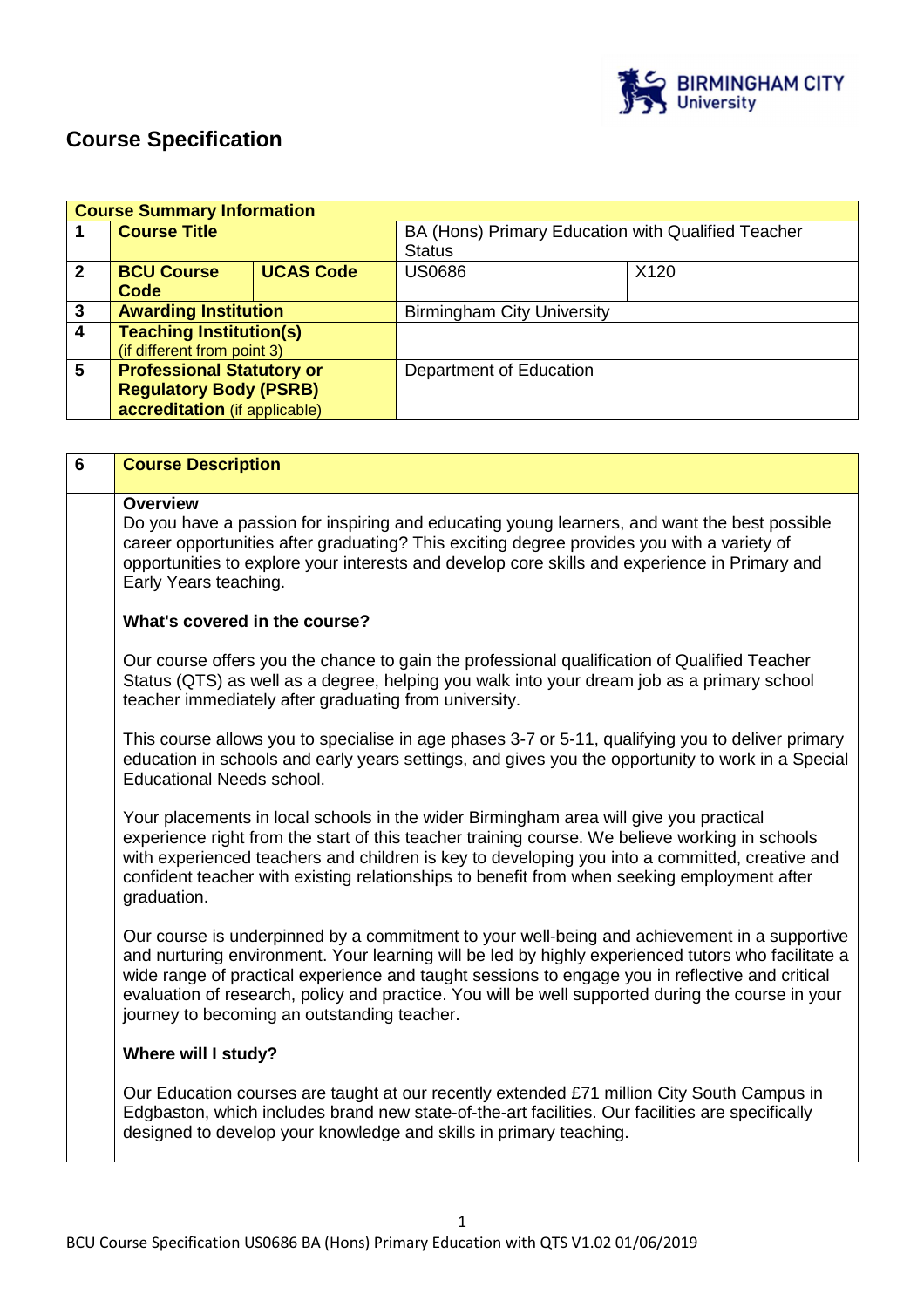

|    | <b>Course Awards</b>                                           |   |                |
|----|----------------------------------------------------------------|---|----------------|
| 7a | <b>Name of Final Award</b>                                     |   | <b>Credits</b> |
|    |                                                                |   | <b>Awarded</b> |
|    | Bachelor of Arts with Honours Primary Education with Qualified | 6 | 360            |
|    | <b>Teacher Status</b>                                          |   |                |
|    | Bachelor of Arts with Honours Primary Education Studies        | 6 | 360            |
| 7b | <b>Exit Awards and Credits Awarded</b>                         |   |                |
|    | Certificate of Higher Education Primary Education Studies      | 4 | 120            |
|    | Diploma of Higher Education Primary Education Studies          | 5 | 240            |
|    | <b>Bachelor of Arts Primary Education Studies</b>              | 6 | 300            |

| <b>Derogation from the University Regulations</b>                                             |
|-----------------------------------------------------------------------------------------------|
| 1. For modules with more than one item of assessment, all items of assessment must be passed  |
| in order to pass the module                                                                   |
| 2. Compensation of marginally failed modules is not permitted                                 |
| 3. Condonement of failed modules is not permitted                                             |
| 4. Students must pass the zero-credit rated School Experience modules in order to be eligible |
| for the award 'with Qualified Teacher Status'.                                                |

| 9                       | <b>Delivery Patterns</b> |                   |                          |                |
|-------------------------|--------------------------|-------------------|--------------------------|----------------|
| <b>Mode(s) of Study</b> |                          | <b>Location</b>   | <b>Duration of Study</b> | Code           |
| <b>Full Time</b>        |                          | <b>City South</b> | 3 years                  | <b>US0686F</b> |

| 10 | <b>Entry Requirements</b>                                                                                                                                                                                                  |
|----|----------------------------------------------------------------------------------------------------------------------------------------------------------------------------------------------------------------------------|
|    | The admission requirements for this course are stated on the course page of the BCU website at<br>https://www.bcu.ac.uk/, or may be found by searching for the course entry profile located on the<br><b>UCAS</b> website. |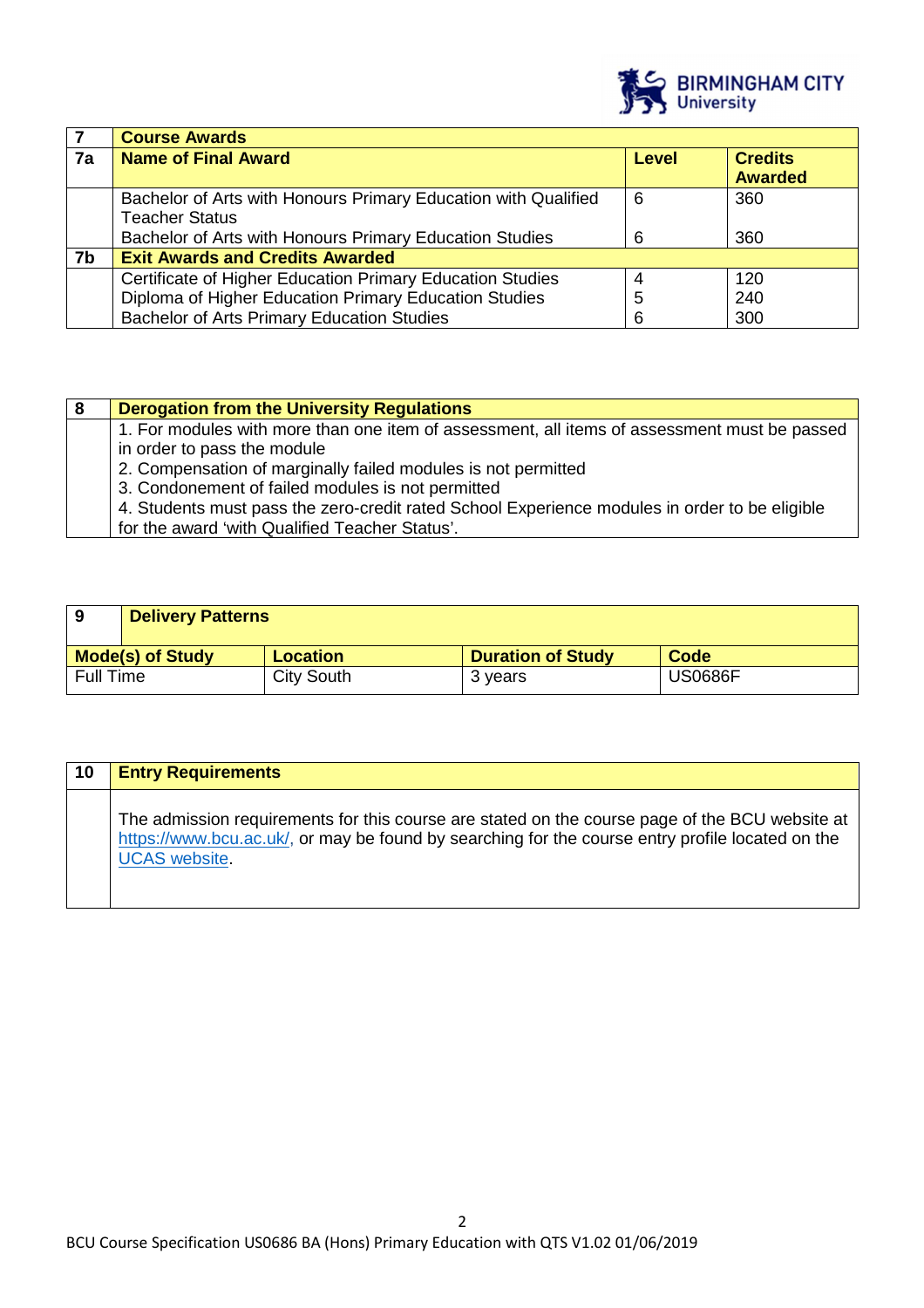

| 11                      | <b>Course Learning Outcomes</b>                                                                   |
|-------------------------|---------------------------------------------------------------------------------------------------|
|                         | By the end of your course you will:                                                               |
|                         |                                                                                                   |
| $\overline{1}$          | Be able to meet the Teachers' Standards and apply them to the role of the Teacher                 |
| $\overline{2}$          | Conduct yourself in a manner that is consistent with the values of the profession. (Part 2 of the |
|                         | Teachers' Standards)                                                                              |
| $\mathbf{3}$            | Be able to create a learning environment in which all learners progress and thrive                |
| $\boldsymbol{4}$        | Be confident in addressing the needs of all learners and their communities                        |
| $\overline{\mathbf{5}}$ | Demonstrate a commitment to continuing professional development and career planning.              |
| $6\phantom{.}6$         | Demonstrate an excellent subject and pedagogical knowledge.                                       |
| $\overline{\mathbf{7}}$ | Be committed to engaging, inspiring and motivating all learners                                   |
| 8                       | Be able to inform learning and teaching through research and evidence                             |
| $\mathbf{9}$            | Be confident in reflecting on the impact of your professional practice.                           |
| 10                      | Demonstrate a capacity to engage in critical self-reflection to continue to learn and make        |
|                         | professional decisions.                                                                           |
| 11                      | Be a critical, rational and innovative thinker, who is confident, adaptable and capable of        |
|                         | independent enquiry.                                                                              |
| 12                      | Have a wide range of intellectual and key skills, and a reflective approach to teaching and       |
|                         | learning.                                                                                         |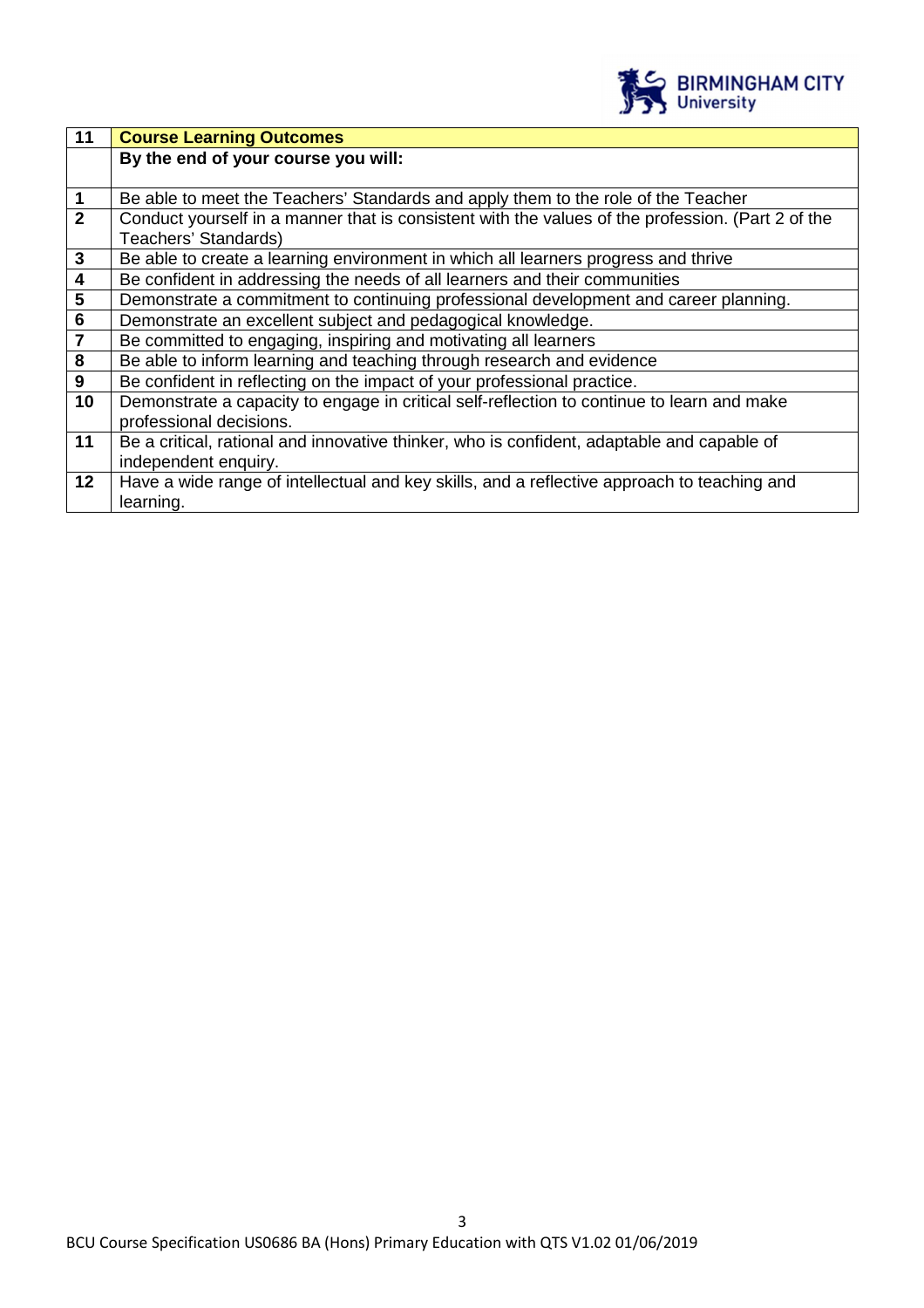

## **12 Course Requirements**

#### **12a Level 4:**

**In order to complete this course a student must successfully complete all the following CORE modules (totalling 120 credits):**

| <b>Module Code</b> | <b>Module Name</b>                             | <b>Credit Value</b> |
|--------------------|------------------------------------------------|---------------------|
| <b>EDU4138</b>     | An Introduction to Core                        | 40                  |
| <b>EDU4139</b>     | The Developing Child                           | 20                  |
| <b>EDU4140</b>     | The Emerging Teacher                           | 20                  |
| <b>EDU4141</b>     | <b>Understanding the Foundation Curriculum</b> | 20                  |
| <b>EDU4142</b>     | <b>Subject Learning and Teaching</b>           | 20                  |
| <b>EDU4143</b>     | <b>School-Based Training 1</b>                 |                     |

#### **Level 5:**

**In order to complete this course a student must successfully complete all the following CORE modules (totalling 120 credits):** 

| <b>Module Code</b> | <b>Module Name</b>                        | <b>Credit Value</b> |
|--------------------|-------------------------------------------|---------------------|
|                    |                                           |                     |
| <b>EDU5153</b>     | <b>Promoting Progress in Core</b>         | 40                  |
| <b>EDU5154</b>     | <b>Assessing and Reporting</b>            | 20                  |
| <b>EDU5155</b>     | Special Educational Needs, Disability and | 20                  |
|                    | <b>Inclusion</b>                          |                     |
| <b>EDU5156</b>     | Developing the Foundation Curriculum      | 20                  |
| <b>EDU5157</b>     | <b>Subjects in Action</b>                 | 20                  |
| <b>EDU5158</b>     | School-Based Training 2                   |                     |

**Level 6:** 

**In order to complete this course a student must successfully complete all the following CORE modules (totalling 120 credits):** 

| <b>Module Code</b> | <b>Module Name</b>                                    | <b>Credit Value</b> |
|--------------------|-------------------------------------------------------|---------------------|
| <b>EDU6262</b>     | <b>Critical Issues in Core</b>                        | 40                  |
| <b>EDU6263</b>     | <b>Current Issues in Education</b>                    | 20                  |
| <b>EDU6264</b>     | <b>Creative Teaching in the Foundation Curriculum</b> | 20                  |
| <b>EDU6265</b>     | <b>Research in Education</b>                          | 40                  |
| <b>EDU6266</b>     | <b>School Based Training 3</b>                        |                     |
|                    |                                                       |                     |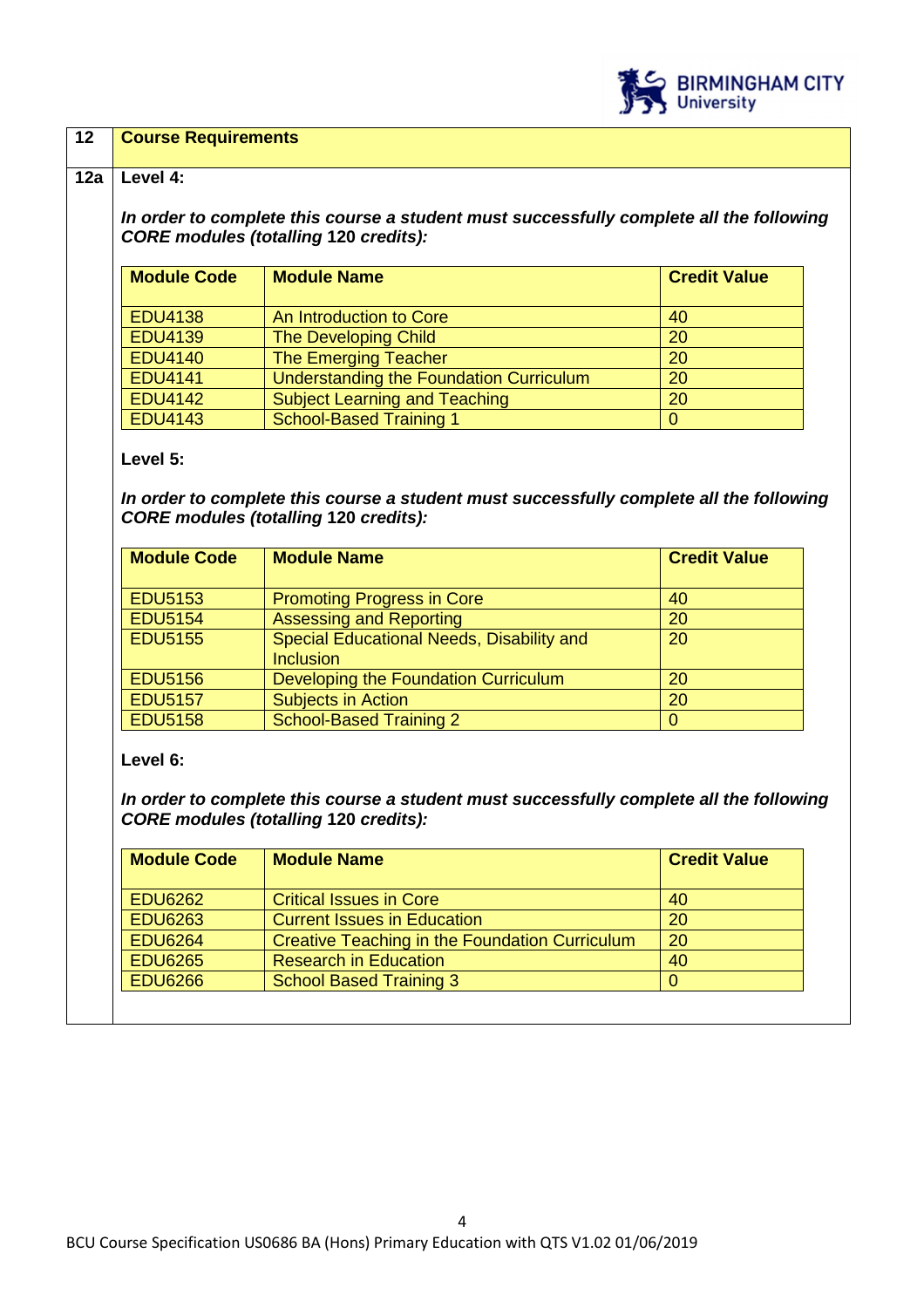

## **12b Structure Diagram**

# **Level 4**

| <b>SEMESTER ONE</b>                                 | <b>SEMESTER TWO</b>                                              |  |
|-----------------------------------------------------|------------------------------------------------------------------|--|
| Core                                                | Core                                                             |  |
| EDU4140: The Emerging Teacher                       | EDU4139: The Developing Child                                    |  |
| (20 credits)                                        | (20 credits)                                                     |  |
| EDU4141: Understanding the Foundation<br>Curriculum | EDU4142: Subject Learning and Teaching<br>$(20 \text{ credits})$ |  |
| (20 credits)                                        |                                                                  |  |
| Core                                                |                                                                  |  |
| EDU4138: An Introduction to Core (40 credits)       |                                                                  |  |
| EDU4143: School-Based Training 1 (0 credits)        |                                                                  |  |

## **Level 5**

| Core                                           | Core                             |
|------------------------------------------------|----------------------------------|
| EDU5155: Special Educational Needs, Disability | EDU5154: Assessing and Reporting |
| and Inclusion                                  | $(20 \text{ credits})$           |
| (20 credits)                                   | EDU5157: Subjects in Action      |
| EDU5156: Developing the Foundation Curriculum  | $(20 \text{ credits})$           |
| (20 credits)                                   | EDU5158: School-Based Training 2 |
| EDU5153: Promoting Progress in Core            |                                  |
| (40 credits)                                   | (0 credits)                      |

# **Level 6**

| Core                                         | Core                                                       |
|----------------------------------------------|------------------------------------------------------------|
| EDU6266: School Based Training 3 (0 credits) | EDU6263: Current Issues in Education                       |
|                                              | (20 credits)                                               |
|                                              | EDU6264: Creative Teaching in the Foundation<br>Curriculum |
|                                              | (20 credits)                                               |
|                                              | EDU6265: Research in Education (40 credits)                |
|                                              | EDU6262: Critical Issues in Core (40 credits)              |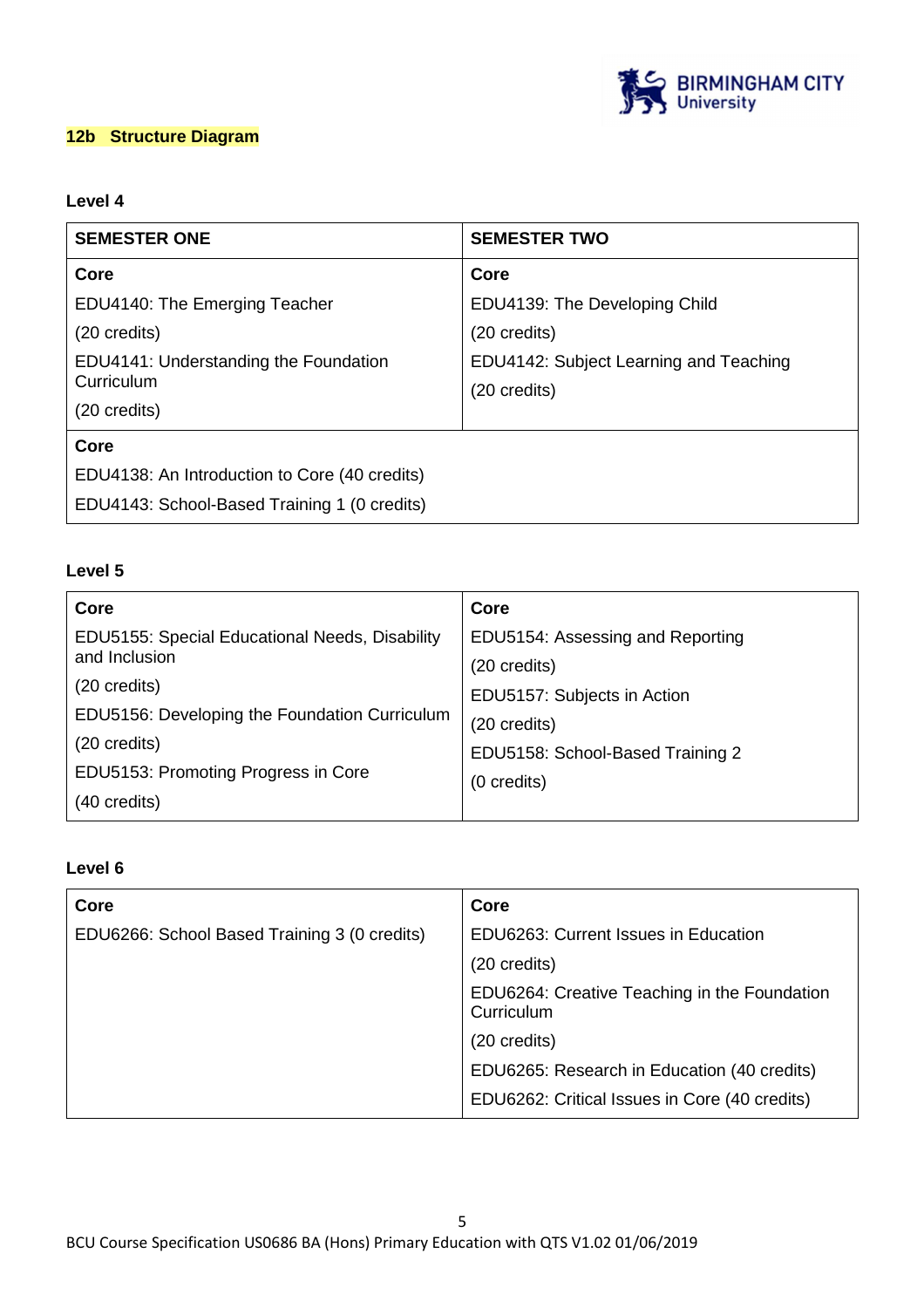

#### **13 Overall Student Workload and Balance of Assessment**

Overall student workload consists of class contact hours, independent learning and assessment activity, with each credit taken equating to a total study time of around 10 hours. While actual contact hours may depend on the optional modules selected, the following information gives an indication of how much time students will need to allocate to different activities at each level of the course.

- Scheduled Learning includes lectures, practical classes and workshops, contact time specified in timetable
- Directed Learning includes placements, work-based learning, external visits, on-line activity, Graduate+, peer learning
- Private Study includes preparation for exams

The balance of assessment by mode of assessment (e.g. coursework, exam and in-person) depends to some extent on the optional modules chosen by students. The approximate percentage of the course assessed by coursework, exam and in-person is shown below.

#### **Level 4**

#### **Workload**

#### **% time spent in timetabled teaching and learning activity**

| <b>Activity</b>          | <b>Number of Hours</b> |
|--------------------------|------------------------|
| Scheduled Learning       | 156                    |
| <b>Directed Learning</b> | 419                    |
| <b>Private Study</b>     | 625                    |
| <b>Total Hours</b>       | 1200                   |

#### **Balance of Assessment**

| <b>Assessment Mode</b> | Percentage |
|------------------------|------------|
| Coursework             | 67%        |
| Exam                   |            |
| In-Person              | 33%        |

#### **Level 5**

#### **Workload**

#### **% time spent in timetabled teaching and learning activity**

| <b>Activity</b>      | <b>Number of Hours</b> |
|----------------------|------------------------|
| Scheduled Learning   | 156                    |
| Directed Learning    | 240                    |
| <b>Private Study</b> | 804                    |
| <b>Total Hours</b>   | 1200                   |

## **Balance of Assessment**

| <b>Assessment Mode</b> | Percentage |
|------------------------|------------|
| Coursework             | 78%        |
| Exam                   | 6%         |
| In-Person              | 16%        |